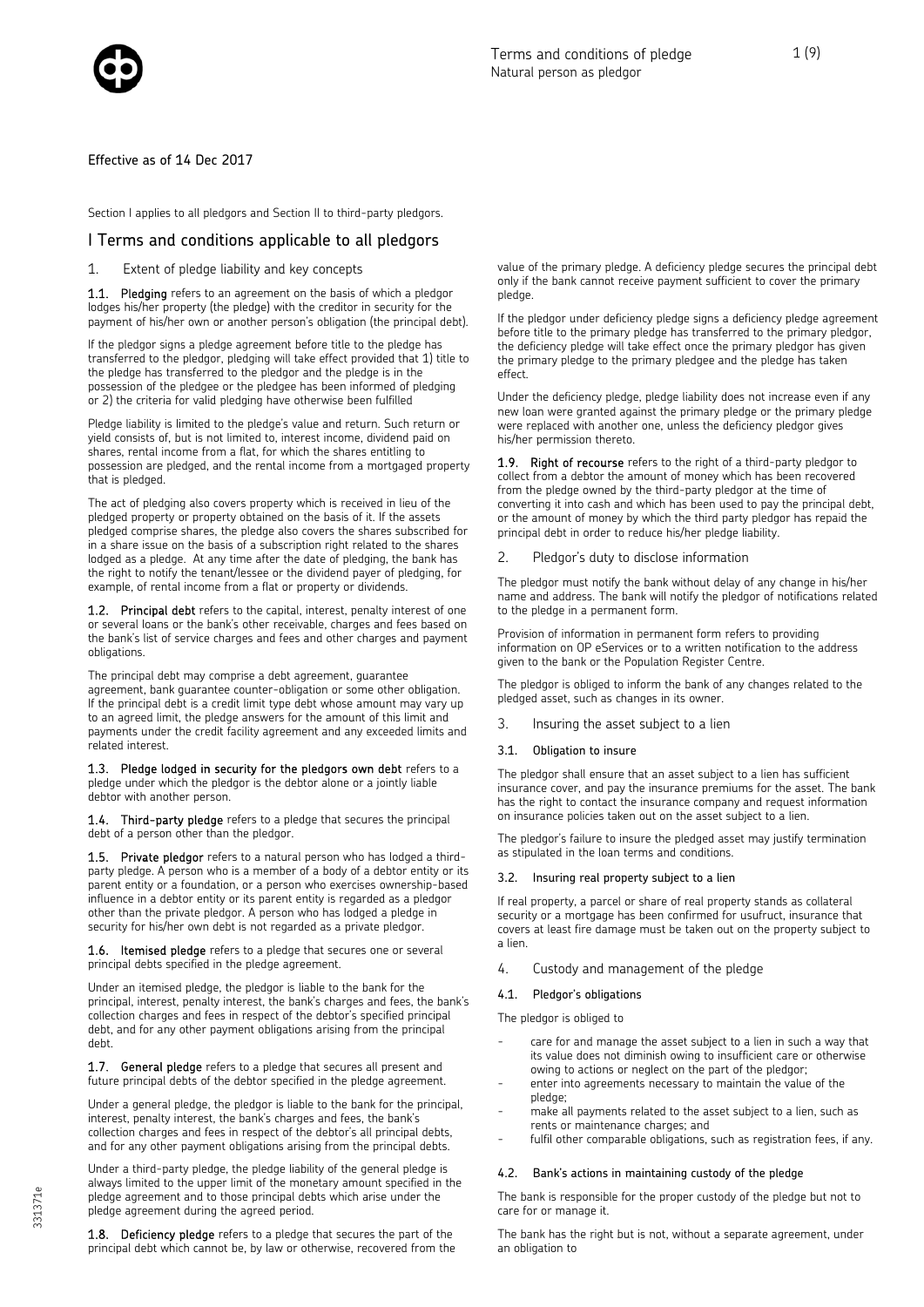

- take measures necessary to maintain the value of the pledged asset, including opening an account and/or book-entry account;
- prevent the expiry of the pledged claim or some other right; and take measures as referred to in Clauses 3.1 and 4.1 if the pledgor has not ensured the fulfilment of his/her obligations.

### 5. Costs related to custody and management of the pledge

The pledgor shall pay all costs arising from custody and management of the pledge. The bank has the right to debit the pledgor's account, or recover from the pledge, all charges incurred by the bank due to the pledgor's failure to fulfil his/her obligations under Clauses 3.1 or 4.1 above.

The bank also has the right to debit the pledgor's account, or recover from the pledge, charges and fees for custody and care of the pledge according to its list of service charges and fees valid from time to time.

In case the pledge becomes useless to the bank due to the payoff of loans, the pledge owner is obliged to collect the pledge from the bank upon the bank's notice. If the customer does not collect the pledge from the bank by the date notified by the bank, the bank shall have the right to open document custody for the band and charge for it the amount based on its list of charges and fees.

#### 6. Use of a pledge for payment of the principal debt

If the debtor fails to pay an outstanding overdue amount or part thereof, the bank shall have the right to use the pledge or proceeds from the pledge sold to pay the principal debt, expenses arising from selling the pledge (for example, real estate agent commission), charges and fees for pledging according to the bank's list of service charges and fees and the bank's collection charges and fees.

If the falling due for payment of the principal debt requires termination or other action to call the debt for repayment, the bank may use a thirdparty pledge to pay the principal debt when the debt has been called for repayment in respect of the debtor. If the debtor has been declared bankrupt or has filed for debt rescheduling or financial restructuring, or a temporary prohibition regarding the principal debt has been issued in such a procedure, the bank will not need to call the debt for repayment in respect of the debtor before the sale of the third-party pledge.

If there is more than one pledge, the bank may determine the order in which they are used to pay the principal debt. The bank may also determine whether it will collect its claim from any possible guarantors or some of them or whether it will collect its claim under one or several pledges. However, the primary pledge must be used for payment of the principal debt before a deficiency pledge or deficiency guarantee.

If a pledge has been lodged with the bank in security for commitments of two or more debtors or in security for more than one commitment of a single debtor, the bank shall have the right to determine the claim for which the pledge will be used to effect the payment.

#### 6.1. Use of a deficiency pledge for payment of the principal debt

The bank has the right to use a deficiency pledge for payment of the principal debt after the primary pledge has been sold or if it has been discovered during execution that there is an obstacle to the sale of the primary pledge. The bank may also use a deficiency pledge to pay the principal debt if the pledgor, after the principal debt has fallen due for payment, has informed the bank that he/she does not demand sale of the primary pledge.

If, in the event of debt rescheduling for a private individual or a company's financial restructuring, the debtor retains his/her asset as a primary pledge, the bank may use the deficiency pledge to pay the principal debt or part thereof to the extent that a payment is not remitted in accordance with the repayment programme. In such a case, any funds that remain after the sale of the deficiency pledge will stand as pledge for the principal debt and the bank will have the right to open an account under the name of the pledgor to deposit the funds.

#### 6.2. Sale of a pledge

The bank shall notify the pledgor after the principal debt or part thereof has fallen due that the pledge is to be sold unless the amount overdue is paid within one (1) month of the notification. However, notwithstanding the above the bank has the right to sell the pledge if observance of this

deadline apparently caused substantial loss due to a reduction in the value of the pledge.

The bank may sell the pledge if the overdue principal debt or part thereof remains unpaid in one month's time of the date of the aforementioned notification. If the pledge consists of the pledgor's shares giving the right to possess a flat used mainly as his/her home or of the capital value of the right-of-occupancy dwelling, under the Right-of-Occupancy Housing Act, used by the pledgor mainly as his/her home, the abovementioned deadline will be two (2) months.

If the pledge consists of entitlement based on life insurance, the bank may use the surrender value of the policy for payment of the principal debt, provided that the principal debt has first been demanded from the policyholder who has not paid the debt within two (2) months of presenting demand for payment.

Pledged funds deposited in an account with the bank may be used for payment of the principal debt as soon as the principal debt has fallen due, irrespective of what has been agreed on the withdrawal of funds and on termination.

The pledge may be sold in the manner deemed appropriate by the bank. The pledge will be sold in a manner that is as appropriate as possible for the parties involved but in such a way that the bank's claims are not at risk.

The bank may, without hearing the pledgor, familiarise itself with the asset subject to a lien and show it to prospective buyers and take all measures required for such showing (e.g. with the assistance of a caretaker, house manager or official, enabling entry into the flat with pledged shares entitling its holder to possession of the flat). Before such measures, the bank will inform the pledgor thereof.

Immovable property which stands as security will be converted into cash in the order as prescribed in the Execution Act.

7. Guarantors and third-party pledgor's right to a pledge lodged by debtor

The debtor's assets which stand as security for the principal debt at the time of payment also stand as pledge for the guarantor's claim under a right of recourse if the guarantor pays the principal debt or part thereof. Similarly, if the principal debt or part thereof is recovered from the deficiency pledge, the debtor's assets which stand as security for the principal debt at the time of payment also stand as pledge for the deficiency pledgor's claim under a right of recourse.

#### 8. Tax consequences regarding a pledge

The pledgor is responsible for all tax consequences related to the pledge and for payment of charges imposed by the authorities.

Bank's right to transfer or divide a pledge

The bank has the right to transfer or divide a pledge in connection with the transfer of the principal debt or part thereof, and to agree with the transferee on how the pledge covers the bank's and the transferee's claim following the transfer of the claim. The pledgor's liability will not increase as a result of such a transfer or division.

10. Payment of the principal debt and retention of a pledge

Despite the repayment of the principal debt, the pledge will always remain in force if the principal debt is withdrawn for recovery on the basis of the Act on the Recovery of Assets to a Bankruptcy Estate, a court decision or some other similar reason. The bank shall always has the right to retain the pledge for three (3) months if debt payment may be withdrawn due to the recovery. For a justified reason, the bank may retain the pledge after debt payment for a longer time than three months.

#### 11. Use of credit history

When granting and monitoring loans and accepting a pledge, the bank uses the personal credit data of the person making a commitment. Such credit history is available from the credit information register maintained by a credit reference agency (such as Suomen Asiakastieto Oy).

#### 12. Force majeure

Either party is not liable for any loss arising from force majeure or unreasonable impairment of the party's operations resulting from a similar cause.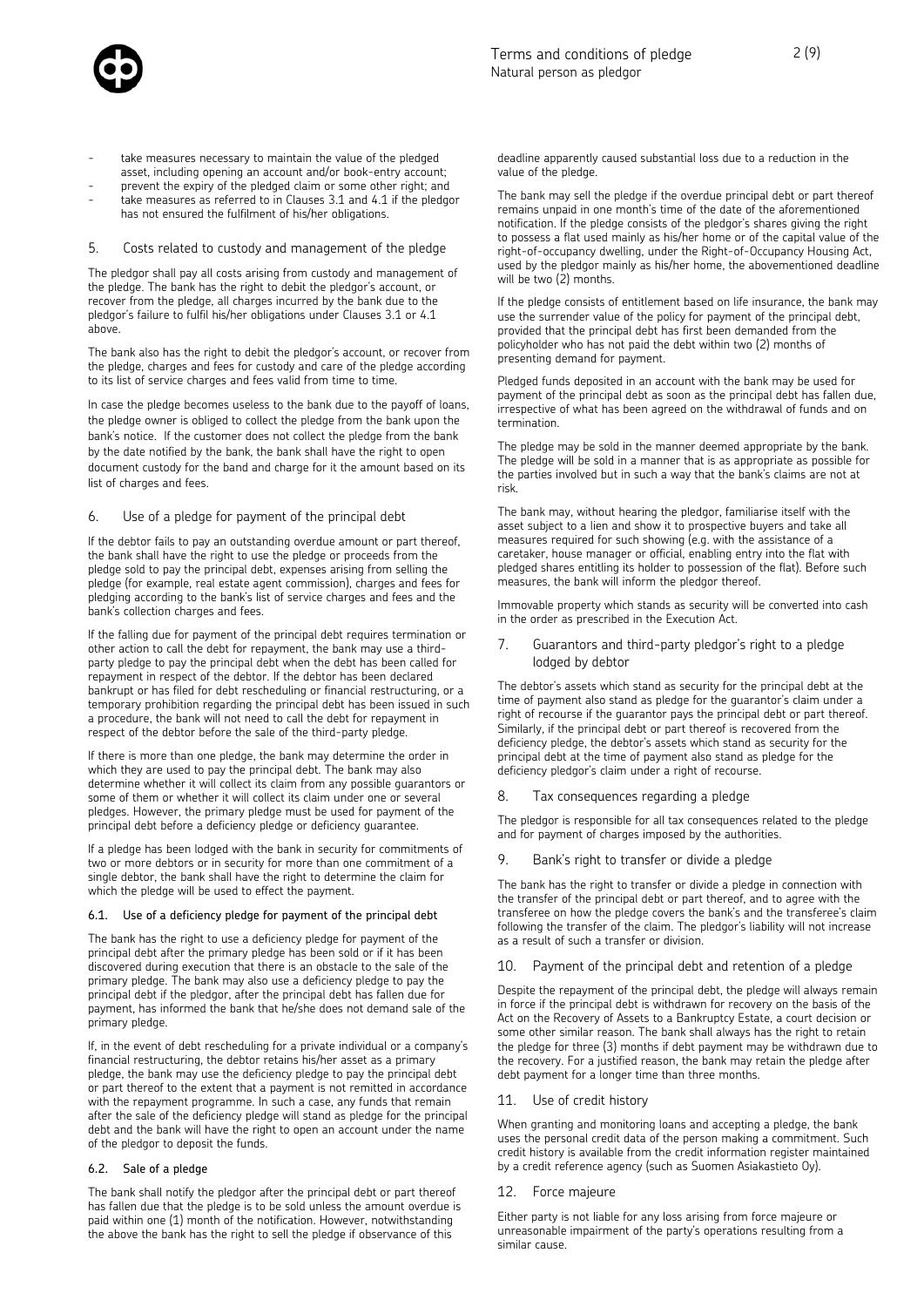

Either party shall notify the other party as soon as possible of a force majeure circumstance it has encountered. If the force majeure event applies to the bank, the bank may announce the matter in a national daily newspaper or on its website.

### 13. Jurisdiction and applicable law

A pledgor may bring an action against the bank concerning disputes that may arise from this pledge agreement in the district court of the jurisdiction of which the bank is domiciled or its management is mainly based or in the district court of the Finnish municipality in the jurisdiction of which he resides or has a permanent residence. If the pledgor is not a resident of Finland, any disputes will be submitted to the district court of the jurisdiction of which the bank is domiciled or its management is mainly based.

The laws of Finland shall apply to this contractual relationship.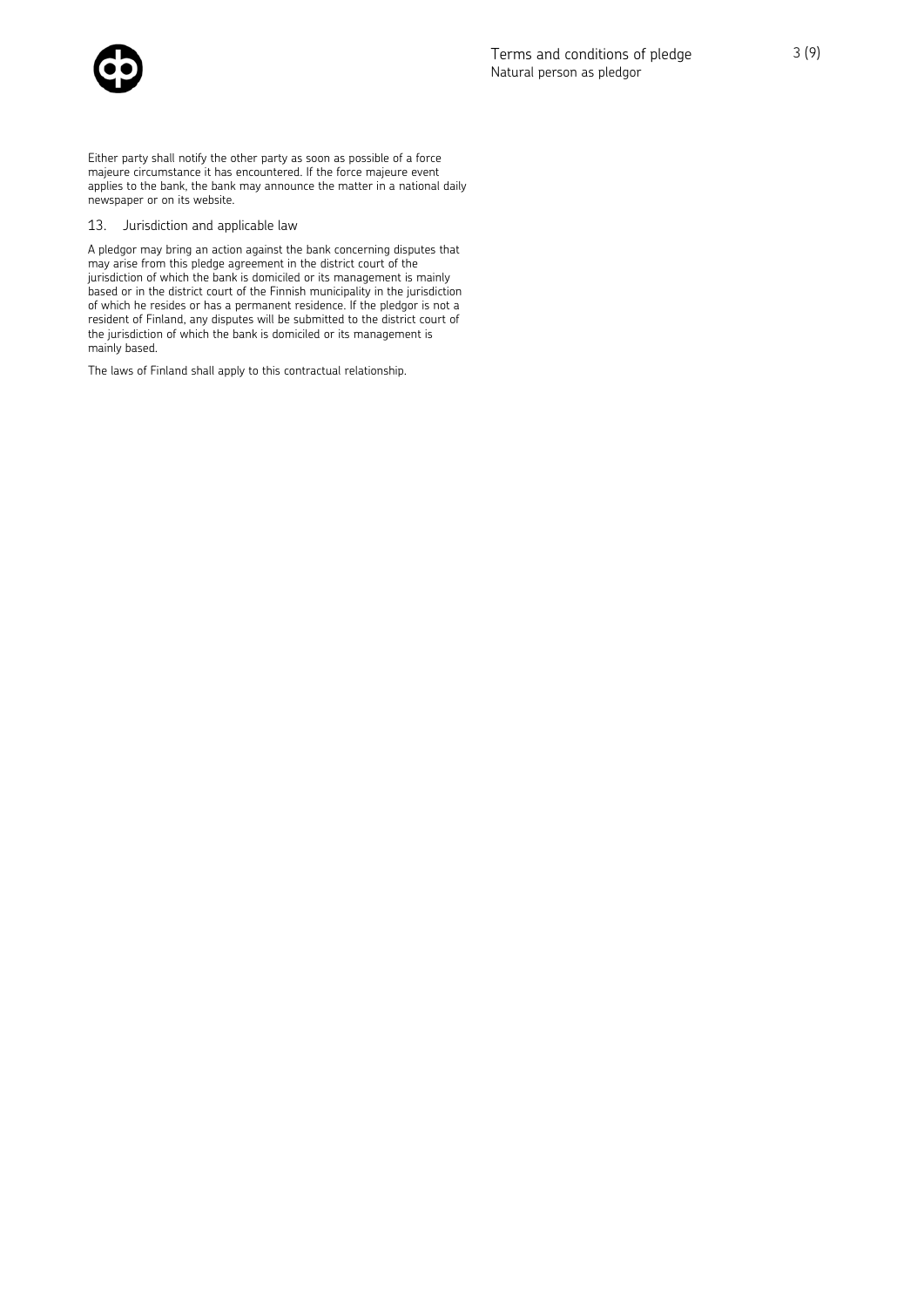

## II Terms and conditions applicable to third-party pledgors

In addition to the aforementioned terms and conditions, the following terms and conditions shall apply to third-party pledgors:

14. Effects of changes in the principal debt or its collateral on pledge liability

#### 14.1. Itemised pledge

If a change increasing the debtor's liability is included in the terms and conditions of the principal debt, the bank must request the pledgor who has lodged a third-party pledge to give his/her written consent in order for such a change to bind on the pledgor.

Without the consent of the third-party pledgor, it is, however, possible to agree on an extension of the payment term or other changes in the terms and conditions of the principal debt which have a minor effect on the pledgor's liability and whose grounds are detailed in the agreement concerning the principal debt.

Minor changes to which the pledgor's consent is not required include deferring repayment instalments on the principal debt in such a way that the repayment holiday during the loan term totals a maximum of two (2) years, and/or changing the repayment period of the principal debt in such a way that the loan term is extended by a maximum of two (2) years if the principal debt's original loan term is ten (10) years or more. If the original loan term of the principal debt is less than ten (10) years, the repayment holiday may total a maximum of one (1) year and/or the extension of the loan term a maximum of one (1) year without the pledgor's permission. Changing the reference rate applicable to the principal debt is also regarded as a minor change in case the rate is changed to OP Prime or a Euribor rate.

#### 14.2. General pledge

Under a general pledge, the terms and conditions of the principal debt may be changed without the pledgor's consent. However, the pledge liability will not exceed the upper monetary limit specified in the thirdparty pledge agreement.

15. Bank notifications to a pledgor and the pledgor's right to obtain information

#### 15.1. Notification of delayed payments, and sale and surrender of collateral

The bank will inform the pledgor of any delayed payment of the principal debt or the debtor's bankruptcy within one month of the beginning of such delayed payment or bankruptcy, and of the sale of collateral related to the principal debt. The pledge secures penalty interest accrued on the overdue claim due to the bankruptcy from the date of bankruptcy declaration.

The bank will inform the pledgor if it surrenders the pledge owned by the debtor altogether without the bank receiving a payment for the pledge or a new pledge.

#### 15.2. Notification to a general pledgor of granting a new loan

The bank will promptly notify a pledgor of granting a new loan against the general pledge.

Upon request, the pledgor has the right to receive from the bank a copy of the loan document by virtue of which the new loan has been granted to the debtor.

If the pledge is jointly owned by two or more individuals and the new loan is granted against the pledge only to some of the joint owners, the bank shall subsequently inform the other general pledge holders of granting this new loan.

#### 15.3. Notifications of the credit limit type debt capital and exceeding the limit

The bank will inform a private pledgor of any unpaid debt capital of the credit limit type principal debt at six-month intervals.

If the debtor exceeds the agreed upper limit of this credit facility, the bank will send the pledgor a notification of the overdrawn amount. The pledgor will not be notified of an exceeded credit limit that has been agreed if this is due to the entry in the account of interest, penalty interest, the bank's charges and fees as well as other payment obligations under the principal debt agreement so as to constitute the bank's receivable.

#### 15.4. Receipt of notification

When the bank sends the pledgor a message on OP eServices or to his/her address, the pledgor is considered to have received such a message no later than the seventh day of the date of sending the message.

#### 16. Pledgor's right to receive information

Upon request, the third-party pledgor has the right to receive information from the bank on the principal debt and matters affecting the debtor's repayment capacity.

17. Third-party pledgor's right to limit his/her liability during the validity of the pledge

During the validity of the general pledge, the pledgor may notify the bank of the time after which the pledge will no longer secure principal debts. The limitation will enter into force as soon as the pledgor's notification has arrived at the bank, unless a later time is stated in the notification.

During the validity of a pledge, a private pledgor who has lodged a pledge in security for credit limit type debt may notify the bank of the time after which the pledge will no longer secure the principal debt. The limitation will enter into force as soon as the pledgor's notification has arrived at the bank, unless a later time is stated in the notification.

Such notification shall be made in permanent form.

Under an itemised pledge, the pledgor may not limit his/her liability after he/she has entered into a pledge agreement.

18. Surrender of collateral

The bank may surrender collateral or the other third-party pledge lodged in security for the principal debt without the pledgor's liability diminishing thereby. For a justified reason, the bank may surrender the pledge, owned by the debtor and lodged in security for the principal debt, without the third-party pledgor's permission even if the bank did not receive a payment for the debt or replacement collateral security. In such a case, the pledgor's liability does not diminish.

If the collateral is a deficiency pledge, surrendering a primary pledge will not increase the third-party pledgor's liability unless he/she has given his/her consent to the surrender of the pledge.

### 19. Third-party pledgor's right to a pledge lodged by the debtor

#### 19.1. Granting a new loan against the pledge lodged by the debtor

The bank has the right to grant a new loan against the pledge lodged by the debtor without a third-party pledgor's permission. The bank has a better right than the third-party pledgor to a pledge lodged by the debtor, also in respect of the new loan.

In the event that the third-party pledge is a deficiency pledge, the bank will have a better right to the pledge lodged by the debtor in the case of a new loan only if the third-party pledgor has given his/her permission thereto.

If the third-party pledge has been sold and the resulting proceeds have been used for payment of the principal debt or the third- party pledgor has otherwise amortised the principal debt in such a way that his/her liability decreases, the bank will have a better right to the pledge in the case of a new loan only if the third-party pledgor has given his/her permission thereto.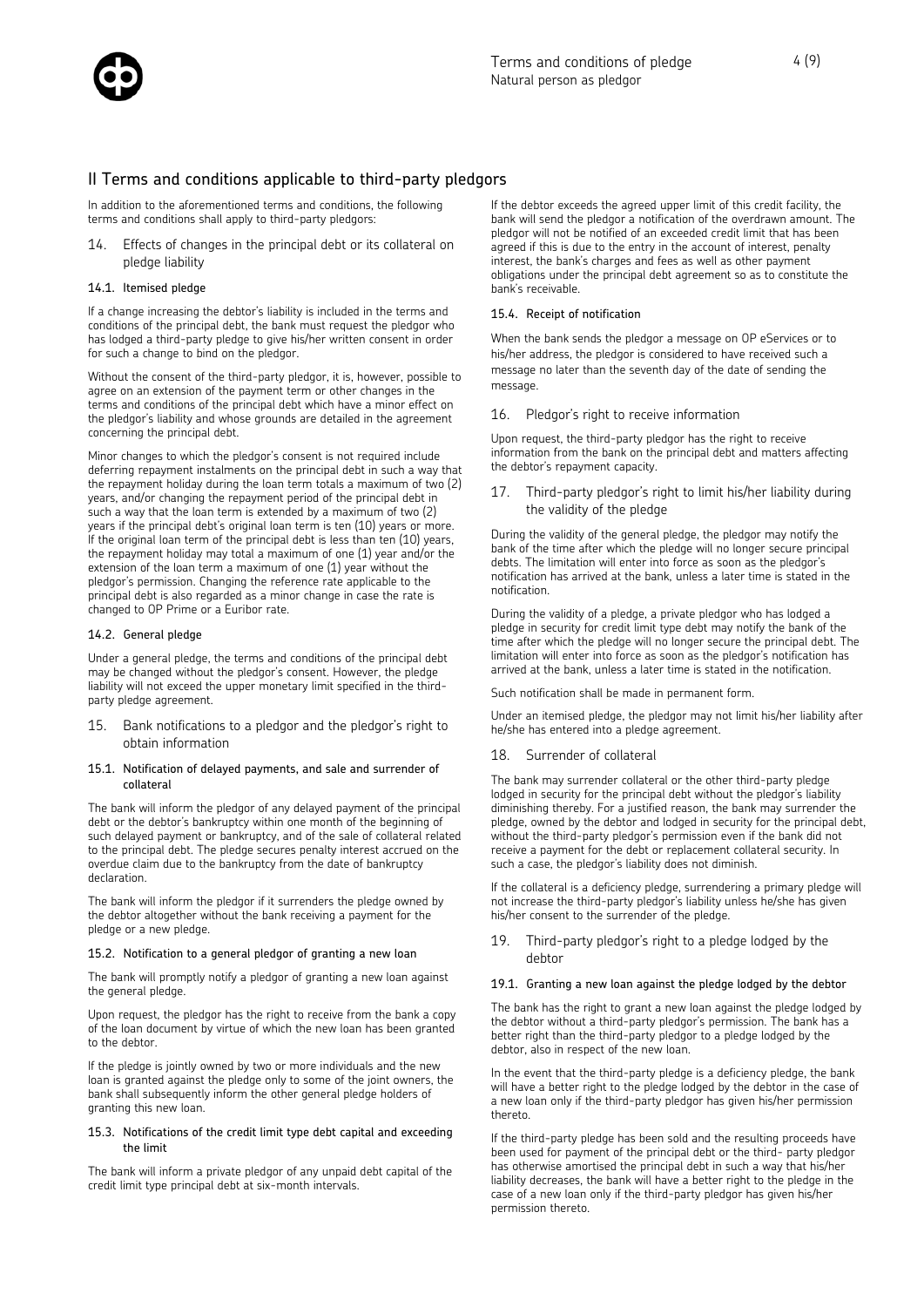

### 19.2. Pledgors right of recourse

If the proceeds of the sold pledge are used for payment of the debt or the pledgor has amortised the principal debt with the bank's express consent in order to reduce his/her liability, the debtor's assets which stand as security for the principal debt at that particular time also stand as pledge for the pledgor's claim under a right of recourse, in which case the bank has no right to surrender the pledge to the debtor without the pledgor's permission. If the debtor's assets also serve as collateral for the bank's other claim, the bank has a better right than the pledgor to the assets lodged by the debtor as a pledge.

In the case of a deficiency pledge, the bank has a better right to a primary pledge only if the principal debt has been paid only in part or if the primary pledge has also been lodged as security, prior to entering into a deficiency pledge agreement, for the bank's other claim, or if the issuer of the deficiency pledge has given his/her permission to the bank having a better right to the pledge in respect of a new loan too.

If the pledgor has amortised the principal debt, he/she must, in order to safeguard his/her right to the pledge lodged by the debtor in security for the principal debt, inform the bank thereof in writing and present a necessary statement concerning such payment.

#### 19.3. Bank's right to transfer any return on the pledge owned by the debtor

The bank has the right to transfer any return on the pledge of the debtor upon maturity and rights related to the pledge to the debtor without the third-party pledgor's liability diminishing thereby.

20. Early payment by a third-party pledger

A third-party pledgor has the right to repay an undue principal debt if the debtor had the right to repay the debt early. If the debtor were to pay charges to the bank for the repayment of the principal debt, the third-party pledgor must pay the same charges in case he/she repays the debt.

If the bank has the right to cancel the principal debt on the basis of the debtor's breach of contract (such as delayed payment), the third-party pledgor may repay the principal debt early.

Payments made by the pledgor will diminish the pledge liability only if he/she has expressly agreed with the bank on early payments or if the principal debt is paid back in full.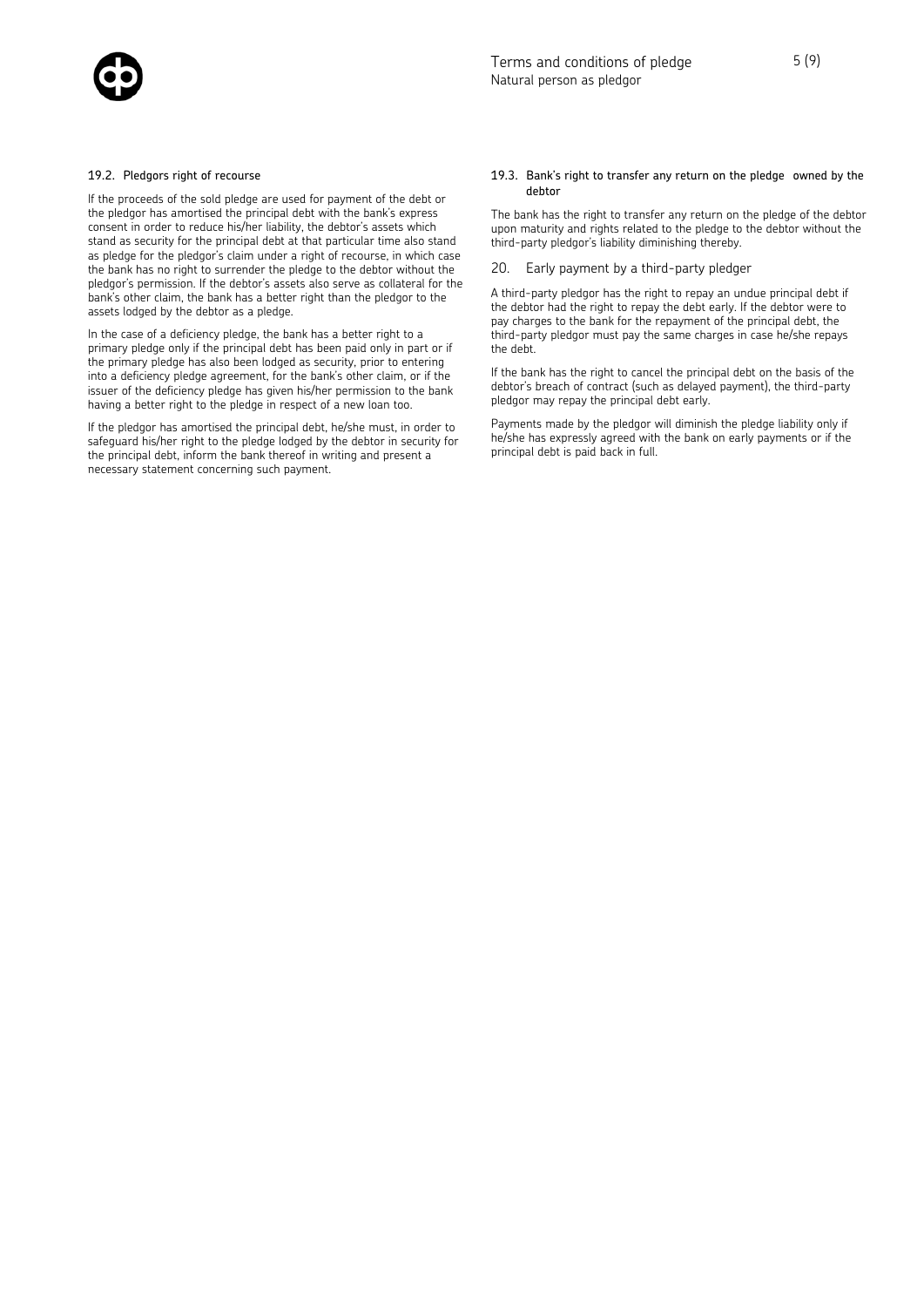

# **INFORMATION FOR PLEDGORS**

The purpose of this document is to provide pledgors with general information on pledging and the rights and obligations of pledgors vis-à-vis the bank as a lender. The terms and conditions of an individual pledge can be found in the pledge agreement.

# **1. Definition of pledging**

Pledging means that a pledgor offers his assets to a lender in security for repayment of a loan. If the debtor does not repay his/her loan as agreed, the lender may recover the amount of the debt outstanding under the pledge.

An itemised pledge applies to one or several debts specified in the pledge agreement.

The agreement on a general pledge does not specify for what debts the pledge secures. The pledge secures all present and future principal debts of the debtor. The debtor may take out new loans and the pledge will also secure them.

# **2. Pledgor**

Either a natural person or a legal person, such as a company, association or foundation, may act as a pledgor.

A private pledgor refers to a natural person who has lodged a pledge in security for another person's debt. No exceptions to the provisions protecting private pledgors may be made by the contract terms and conditions.

However, the owner or director of a debtor company or its parent company is not regarded as a private pledgor. These include the managing director, a member of the board of directors, a general partner or a person who owns at least a third of the debtor company or its parent company.

# **3. What does a pledge secure?**

A pledge secures the principal, interest on the principal and charges and fees. If the reference interest rate or the exchange rate of a non-euro loan changes, the pledge liability will change accordingly. The loan terms and conditions are binding on the pledgor.

**4. Pledge in security for another person's debt** 

It is strongly recommended that people should consider carefully before they lodge a pledge in security for another person's debt.

Under a pledge lodged in security for another person's debt, the pledgor's liability is limited to the value of the pledge and its return. The pledge agreement may also include a provision stipulating the maximum pledge liability. The pledgor does not answer for the debt through his/her other assets or income.

A natural person lodging a general pledge in security for another person's debt is protected by limiting his/her pledge liability in terms of amount and time. The pledgor and the bank agree on the maximum amount which may be collected under the pledge. This amount must be fixed (e.g. 100,000 euros). Any interest and other associated costs are included in this amount unless the parties involved have agreed on a separate maximum amount. Setting a time limit for the pledge liability is usually based on a provision whereby the pledge secures only loans taken out before the agreed deadline. In such a case, exceeding the deadline does not annul the pledgor's liability but determines what debts are included in the pledge.

Unless the pledge liability is limited as stated above, the pledge secures only debts for which the pledge was lodged when they were granted or which had arisen prior to entry into the pledge agreement and which were at that time known to the pledgor.

In addition to the limit set for the amount and time in the pledge agreement, the person who has lodged a general pledge in security for another person's debts always has the right to fix the date after which his/her pledge will not secure any debt that arises. The limitation will enter into force as soon as the pledgor's notification has arrived at the bank, unless a later time is stated in the notification. It is strongly recommended that this notification be made in writing. The limitation does not diminish the pledgor's liability for debts, including interest and associated costs, that have arisen before the entry into force of the limitation.

A limitation set by a single pledgor does not diminish other pledgors' liability.

# **5. Pledge in security for another person's credit line type debt**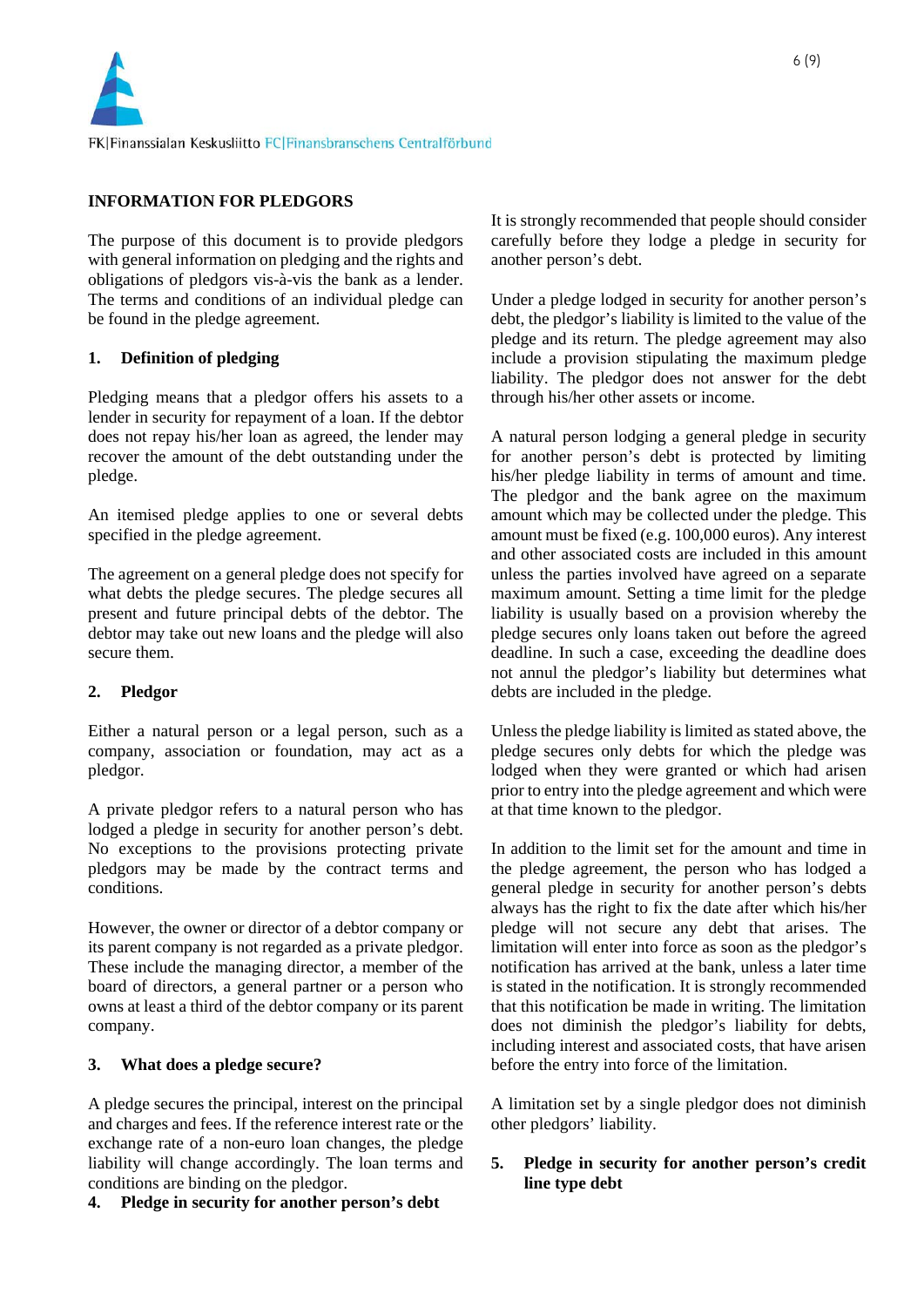

## FK|Finanssialan Keskusliitto FC|Finansbranschens Centralförbund

With respect to a pledge in security for credit limit type debt, such as an account with credit facility, a private pledgor may limit his/her pledge liability by fixing the date after which his/her pledge will no longer secure any debt that arises. The limitation does not diminish the pledgor's liability for debt, including interest and associated costs, that have arisen before the entry into force of the limitation. The limitation will enter into force as soon as the pledgor's notification has arrived at the bank, unless a later time is stated in the notification. It is strongly recommended that this notification be made in writing.

A limitation set by a single private pledgor does not diminish other pledgors' liability.

## **6. Deficiency pledge in security for another person's home loan**

A pledge lodged by a private pledgor in security for another person's debt will always stand as a deficiency pledge if the loan has mainly been granted for the purpose of buying or renovating a home or a holiday home and if the home or holiday home stands as collateral for the loan. In such a case, the home stands as a primary pledge. The primary pledge secures only the portion of the debt which the proceeds from the sale of the debtor's home are insufficient to cover.

A home is regarded mainly as property intended for permanent residence or leisure-time residence, which may be real property or, for example, shares entitling their holder(s) to possession of his/her flat/house. Such a home does not need to be in the debtor's own use.

In the case of real property as collateral, the contracts of pledge pledged as collateral for the home loan stand as the primary pledge. Real property may also be encumbered by contracts of pledge taking priority over these, whose holders have a better right to the sale price of the real property.

A primary pledge may also stand as collateral for other debts. If the debtor's home also first stands as collateral for other debts, the proceeds from the sale of his/her home may be primarily used to pay those debts.

If a state guarantee, as referred to in the Act on State Guarantees for Owner-occupied Housing Loans, stands as collateral for the home loan, the home always primarily stands as collateral for the state-guaranteed loan.

### **7. Changing the loan terms and conditions**

Changing the loan terms and conditions to the detriment of the pledger requires the pledgor's permission.

However, his/her permission is not required for extension of the repayment period deemed usual or for otherwise minor changes in the loan terms and conditions. Neither is permission required if a general pledge is involved or the change has been specified in the terms and conditions governing the loan or the pledge.

On the basis of the debt relationship, the amount recovered under the pledge upon default may not exceed that collected from the debtor. If the bank releases the debtor or any of the debtors from repayment of some portion of the debt, the pledge will also be released in the same proportion. However, reducing the debt amount or releasing the debtor from his/her payment obligation as a result of debt rescheduling affirmed by the court will not diminish the pledgor's liability.

# **8. Disclosing information in the case of lodging a pledge in security for another person's debt**

Before the bank makes a loan decision, it will analyse the debtor's repayment capacity. The bank mainly obtains information on such capacity from the debtor himself/herself and the credit information register. The debtor's repayment capacity is determined by his/her income, expenditure, debts and other commitments.

The bank will notify the pledgor of the information affecting the debtor's repayment capacity before signing a pledge agreement.

The bank will notify the pledger of any delayed payment of the debt in security for which the pledge has been lodged. If the bank has not notified of such delayed payment within a month, it may charge interest or penalty interest on the delayed amount collectible from the pledge only for the period following sending the notification.

As long as the pledge stands as collateral for the debt, the pledgor may ask the bank to provide information on the debt and on how the debtor repays his/her debt. Moreover, a private pledgor also has the right to receive, upon request, from the bank information on the debtor's other debts and commitments and on other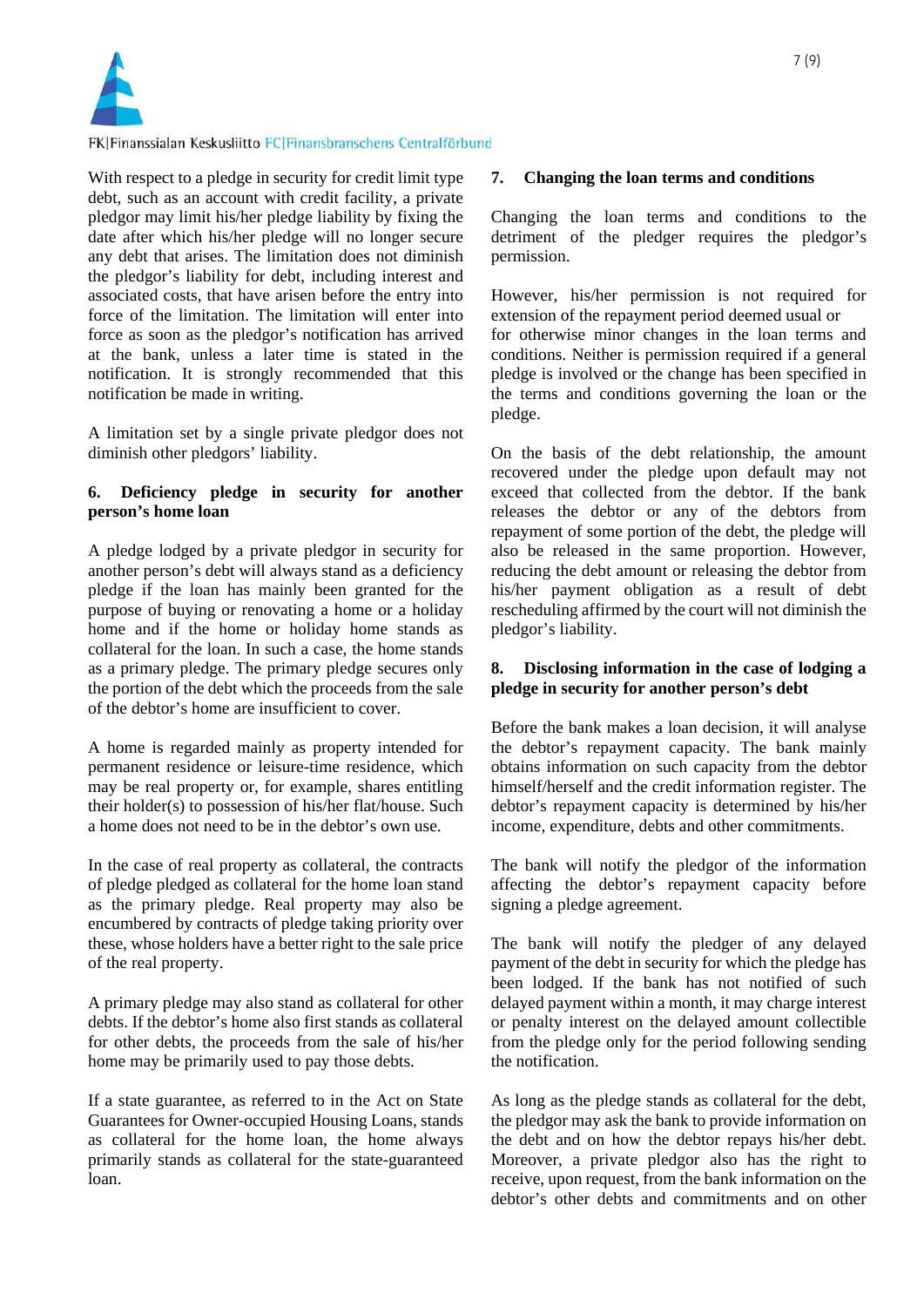

### FK|Finanssialan Keskusliitto FC|Finansbranschens Centralförbund

matters relevant to the debtor's repayment capacity. This right applies to matters and the debtor's credit information known to the bank. The information requested must be of relevance for the assessment of risks exposed by the pledgor. The bank will charge the pledgor for disclosing such information based on its list of service charges and fees.

Under a general pledge, the bank will inform the private pledgor separately of any new loan raised by the debtor. Alternatively, it is possible to agree that the bank will inform the private pledgor of the debts under the pledge at least six months' interval.

In the case of the credit limit type debt, the bank will inform the private pledgor of the amount of debt at six months' interval.

## **9. Recovering the debt under a pledge**

The bank may recover the debt under a pledge as soon as the debt has fallen due. The debt falling due may result from the expiry of the agreed loan term or from the fact that the loan has been called in owing to default.

The bank is under no obligation to first collect the debt from the debtor. Furthermore, the bank is under no obligation to recover the debt under other collateral securities, with the exception of a deficiency pledge.

The bank has the right collect payment under a deficiency pledge only after the debtor's home has been sold or it has been discovered during execution that there is an obstacle to the sale of the home. The issuer of a deficiency pledge may pay off the debt in order to prevent the sale of the debtor's home or penalty interest.

The bank must notify the pledge owner in advance of the sale of the pledge. If the overdue debt remains unpaid in one month's time of the notification, the bank may sell the pledge. If the pledge consists of shares in a housing cooperative giving the right to possess the pledgor's home, the deadline is two months.

The pledgor may agree with the bank that instead of the sale of the pledge the pledgor will pay the bank the market price of the pledge in payment for the debt.

## **10. Payment of a called-in loan according to the original terms and conditions**

A private pledgor may amortise the loan in accordance with the loan terms and conditions that were effective before termination although the loan has been called in due to delayed payment, provided that the pledgor pays the creditor the outstanding debt and lodges sufficient security for the unpaid principal.

## **11. Pledgor's right of recourse**

If the proceeds from the sold pledge are used for payment of the debt or the pledgor amortises the debt in order to reduce his/her liability, the pledgor who has lodged a pledge in security for another person's debt has the right to recover from the debtor the amount he/she has paid to the bank, including interest and costs (right of recourse). The pledgor should retain all receipts and vouchers for this purpose.

A debt may be secured by several pledges and guarantees. If the pledge owned by the person who has lodged the pledge in security for another person's debt is sold, the pledge owner receives the right to the pledge lodged by the debtor after the bank's claims.

The pledgor has no right to plegdes other those lodged by the debtor or the right to collect payment from the guarantor.

# **12. Effects of debt rescheduling and financial restructuring on pledges**

In the case of debt rescheduling and financial restructuring, the bank's right to recover its claim from the debtor using the pledge lodged by the debtor is determined by the affirmed repayment programme.

The bank may recover the debt according to its previous terms and conditions from the pledge other than that lodged by the debtor even if the loan terms and conditions applicable to the debtor were changed in debt rescheduling or financial restructuring.

If the debtor retains his(her collateralised assets in debt rescheduling or financial restructuring, the bank may demand only the portion of the debt under the deficiency pledge for which no payment is accrued under the repayment programme. However, if the pledge lodged by the debtor has to be sold, the bank may demand payment under the deficiency pledge in accordance with the previous terms and conditions. Nevertheless, the deficiency pledge does not cover any penalty interest that would accrue during the repayment programme on the debt which the debtor has been ordered to pay.